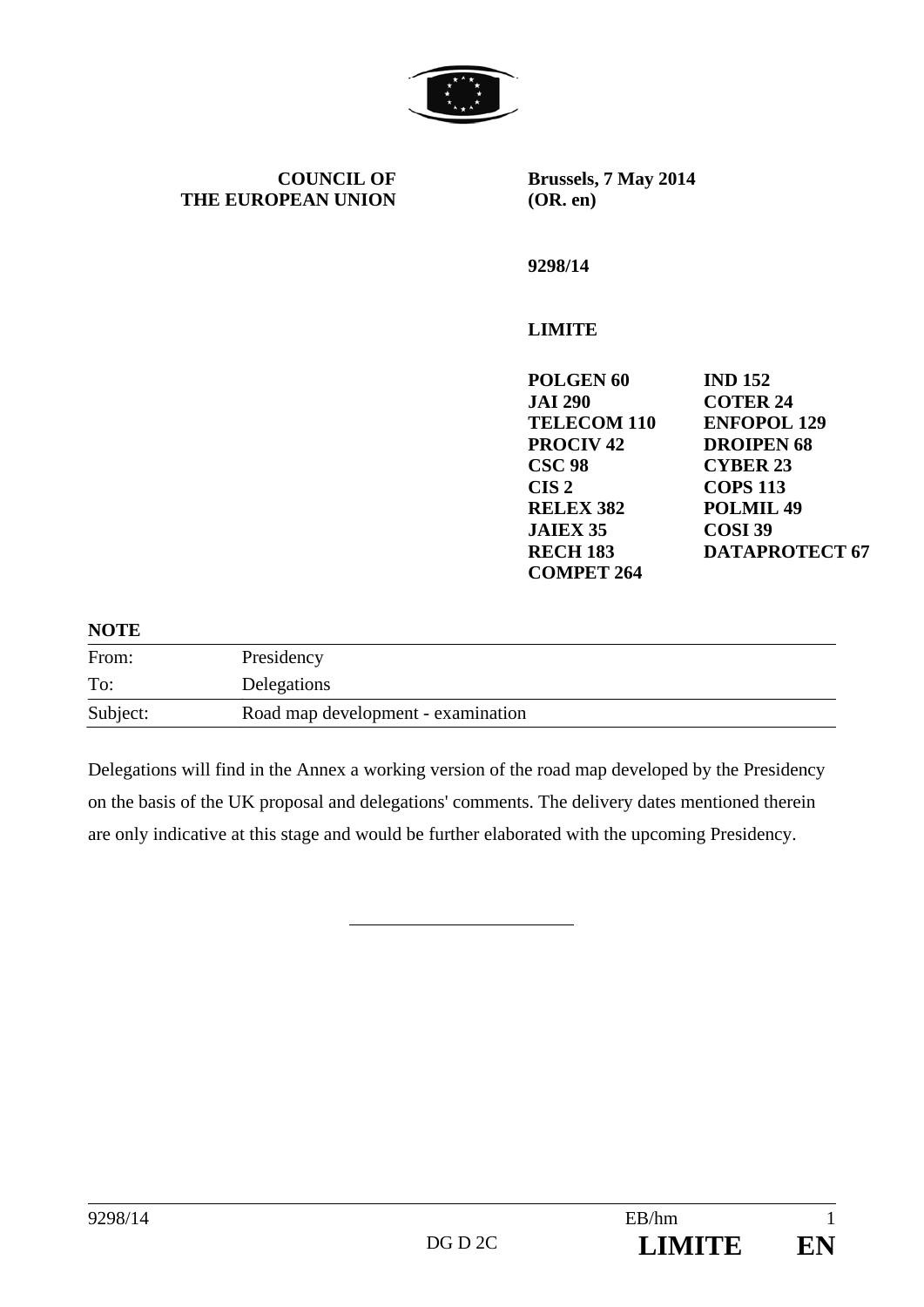## **ANNEX**

| <b>ROADMAP</b>                                                                                                                                   |                                                                                                                              |                                                                          |                                |                                       |  |
|--------------------------------------------------------------------------------------------------------------------------------------------------|------------------------------------------------------------------------------------------------------------------------------|--------------------------------------------------------------------------|--------------------------------|---------------------------------------|--|
| Field/<br><b>Work Strands</b>                                                                                                                    | <b>ACTIONS</b>                                                                                                               | <b>PROGRESS</b>                                                          | <b>DELIVERY</b><br><b>DATE</b> | Lead/<br>Other Actors <sup>1</sup>    |  |
| A. Values and<br><b>Prosperity</b>                                                                                                               |                                                                                                                              |                                                                          |                                |                                       |  |
| 1. Defend a unified and<br>strong position regarding the<br>universal applicability of<br>human rights and<br>fundamental freedoms<br>(para. 16) | Update on the progress of negotiations of the Data<br>$\bullet$<br><b>Protection Regulation</b>                              | <b>DAPIX WG</b><br>continues the<br>examination with a                   | 2015                           | <b>Presidency (lead)</b><br><b>MS</b> |  |
|                                                                                                                                                  | Update on the progress of negotiations of the New<br>$\bullet$<br>Data Protection Directive in the law enforcement<br>sector | view to a timely<br>conclusion of the<br>negotiations with the<br>EP     |                                | <b>Presidency (lead)</b><br><b>MS</b> |  |
|                                                                                                                                                  | Timeline for implementation of the Guidelines of<br>$\bullet$<br>Freedom of expression online and update on<br>progress      | Adopted in April<br>2014 by COHOM                                        | December 2014                  | <b>EEAS/COHOM</b><br>(lead), MS, COM  |  |
| 2. Promote and protect<br>values and interests within<br>the Union and its external<br>policies related to cyber<br>issues (para. 15)            | Develop (contribute to the development of)<br>$\bullet$<br><b>Council Conclusions on Internet Governance</b>                 | June Telecom<br>Council will hold a<br>discussion on the IG<br>follow-up | Open                           | <b>Presidency (lead)</b><br>EEAS, COM |  |

**<sup>1</sup>** Within their competences and legal mandates.



 $\overline{2}$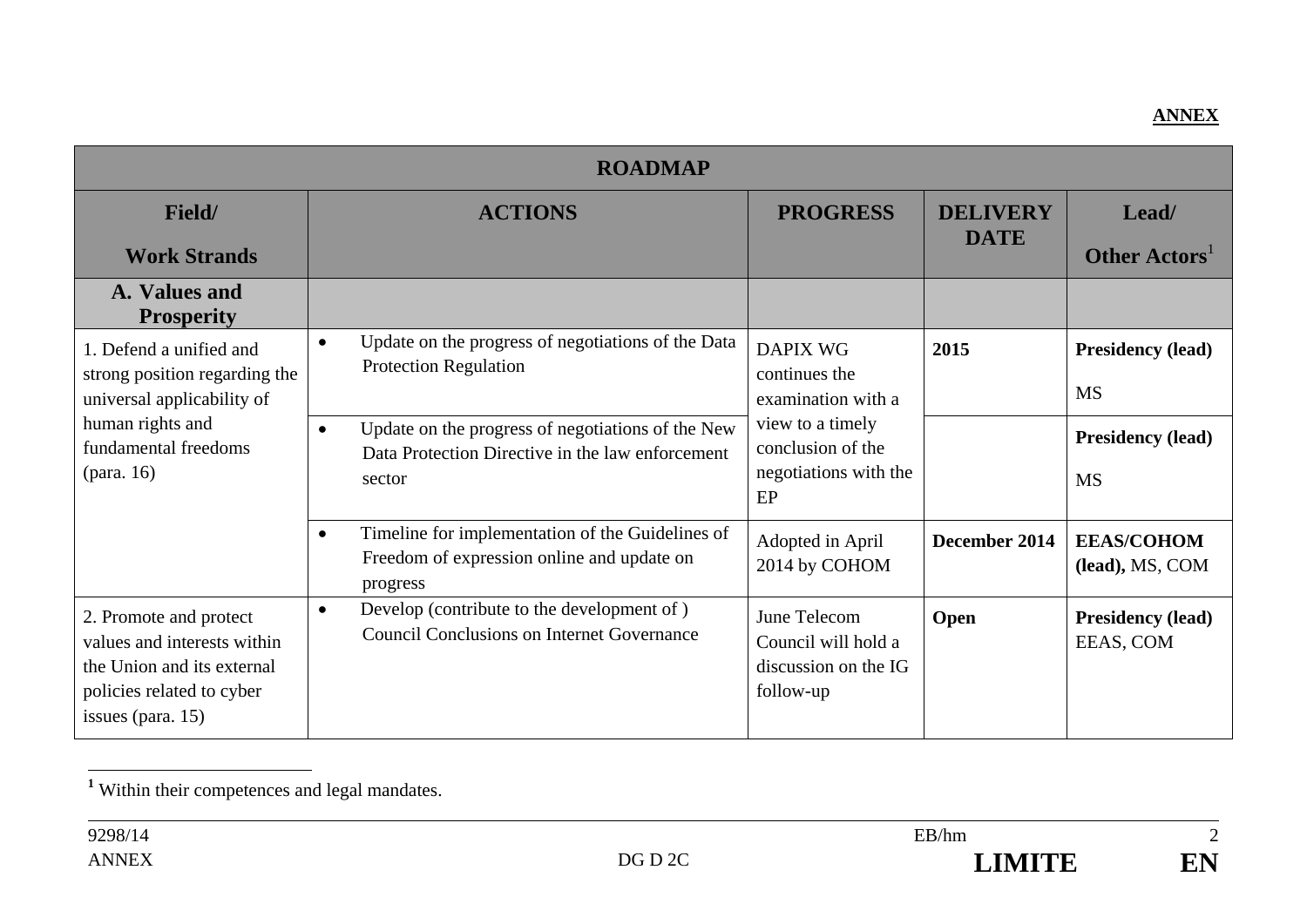| 3. Ensure that all EU<br>citizens are able to access<br>and enjoy benefits of the<br>Internet<br>(para. 19) | Update on use made of the funds available under<br>$\bullet$<br>the Connecting Europe Facility for broadband<br>roll-out                                                                                               | <b>COM</b> (lead)<br>Open                       |
|-------------------------------------------------------------------------------------------------------------|------------------------------------------------------------------------------------------------------------------------------------------------------------------------------------------------------------------------|-------------------------------------------------|
| 4. Cyber security is key to<br>protecting the digital<br>economy (para. 23.3)                               | Promote and maintain a high level of network and<br>$\bullet$<br>information security                                                                                                                                  | <b>MS</b> (lead)<br>Open<br><b>COM</b>          |
|                                                                                                             | Update on the status of the Electronic<br>$\bullet$<br>This has been<br><b>Identification and other Trust Services</b><br>informally agreed at<br>Regulation, including the timetable for adoption<br>the 4th trilogue | <b>July 2014</b><br><b>Presidency</b>           |
|                                                                                                             | Examine whether outputs from the NIS Platform<br>$\bullet$<br>could be implemented to improve MS resilience                                                                                                            | December 2014<br><b>COM</b> (lead)<br><b>MS</b> |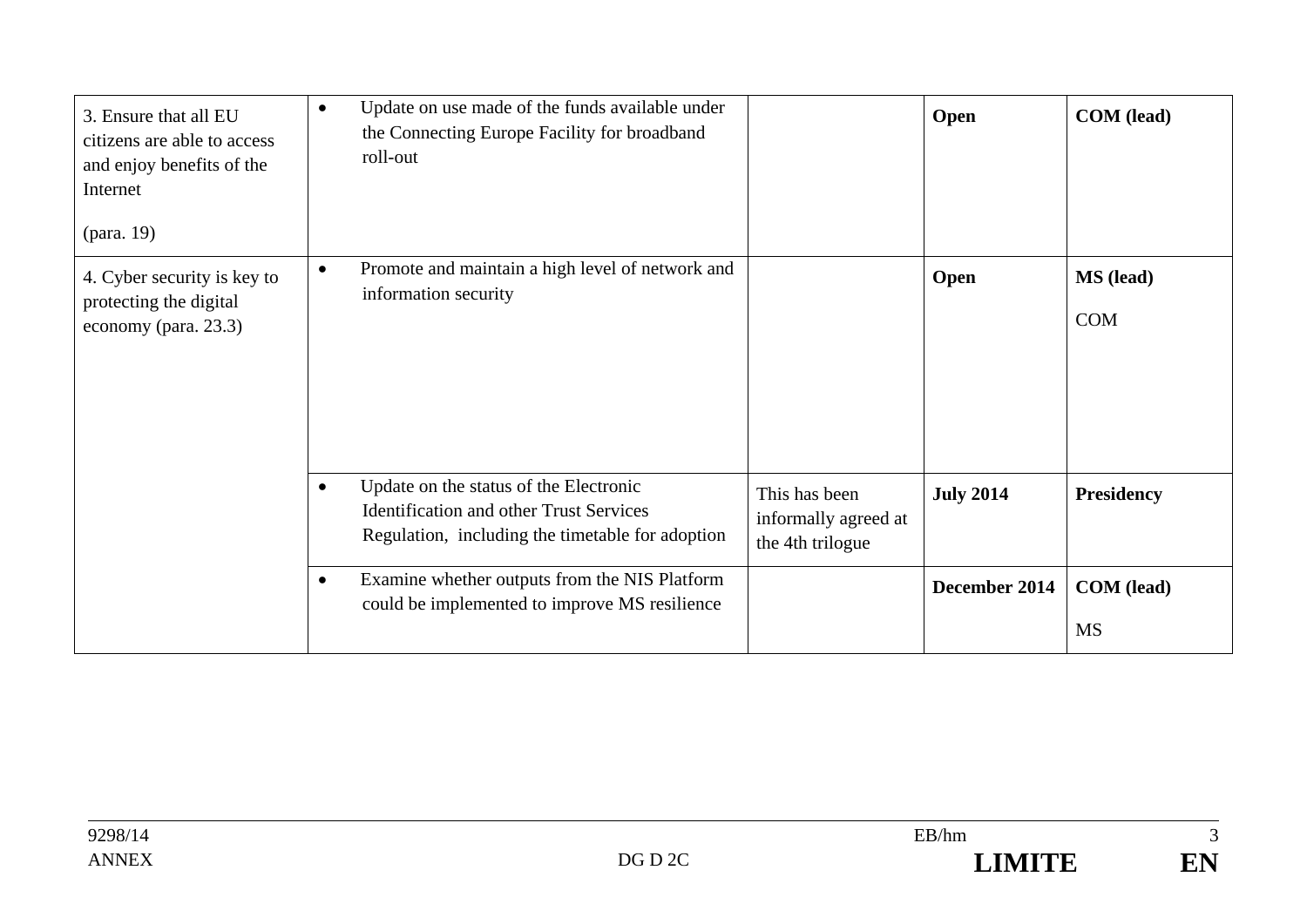| <b>B.</b> Achieving Cyber<br><b>Resilience</b>                                                                                                                                                                                                                                                              |                                                                                                                                                              |                                                                                                                                 |                                                   |                                        |
|-------------------------------------------------------------------------------------------------------------------------------------------------------------------------------------------------------------------------------------------------------------------------------------------------------------|--------------------------------------------------------------------------------------------------------------------------------------------------------------|---------------------------------------------------------------------------------------------------------------------------------|---------------------------------------------------|----------------------------------------|
| 1. Proposal for a Directive<br>laying down measures to<br>enhance network and<br>information security across<br>the EU (para. 24)                                                                                                                                                                           | Update on the progress of negotiations<br>$\bullet$                                                                                                          | <b>TELECOM WG</b><br>continues the<br>examination with a<br>view to a timely<br>concluding of the<br>negotiation with the<br>EP | <b>July 2014</b><br>October 2014<br>December 2014 | <b>Presidency (lead)</b><br><b>MS</b>  |
| 2. Take steps to ensure an<br>efficient national level of<br>Cybersecurity by developing<br>and implementing proper<br>policies, organizational and<br>operational capacities in<br>order to protect information<br>systems in cyberspace, in<br>particular those considered<br>to be critical (para. 29.1) | Review the status of their own Cybersecurity<br>$\bullet$<br>Strategies and report on implementation progress,<br>with support from ENISA, where appropriate |                                                                                                                                 | <b>September</b><br>2014                          | <b>MS</b> (lead)<br>Presidency, ENISA  |
|                                                                                                                                                                                                                                                                                                             | Update on status of EU Institutions' Cyber<br>$\bullet$<br>Resilience                                                                                        |                                                                                                                                 | <b>September</b><br>2014                          | <b>CERT-EU</b> (lead)                  |
|                                                                                                                                                                                                                                                                                                             | Examine whether outputs from the NIS Platform<br>$\bullet$<br>could be used to improve MS network resilience.                                                |                                                                                                                                 | December 2014                                     | <b>COM</b> (lead)<br>Presidency, ENISA |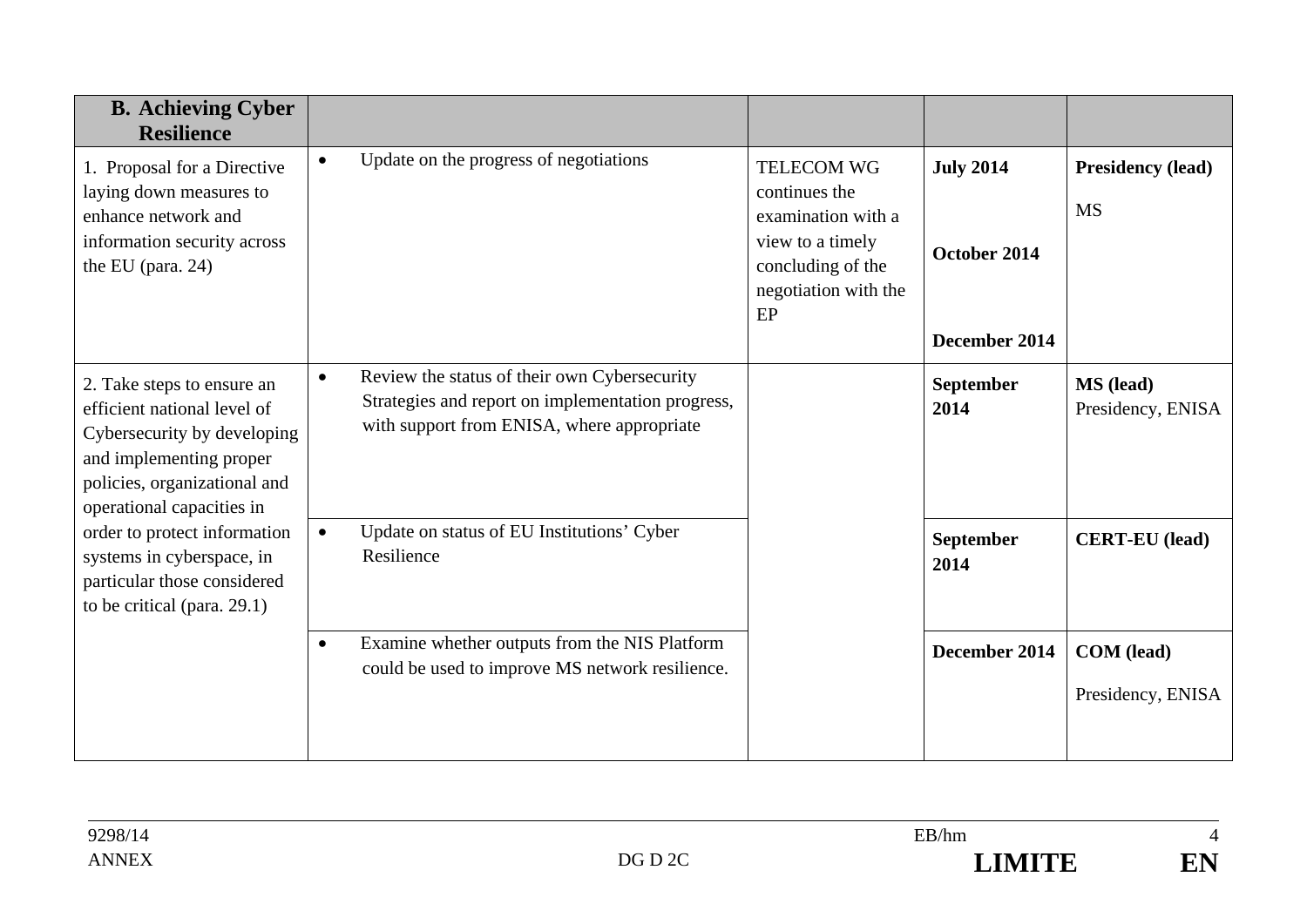| 3. Engagement with industry<br>and academia to stimulate<br>trust as a key component of<br>national cybersecurity for<br>instance by setting up PPP | Report on the status of public-private partnerships,<br>٠<br>in particular involvement of industry and<br>academia                                                                                                                |      | November 2014    | <b>MS</b> (lead)<br>Presidency |
|-----------------------------------------------------------------------------------------------------------------------------------------------------|-----------------------------------------------------------------------------------------------------------------------------------------------------------------------------------------------------------------------------------|------|------------------|--------------------------------|
| (para. 29.2)                                                                                                                                        | Update on the work undertaken under Horizon<br>$\bullet$<br>2020                                                                                                                                                                  |      | October 2014     | COM (lead)<br><b>MS</b>        |
|                                                                                                                                                     | Further development of the European Public-<br>$\bullet$<br>Private Partnership for Resilience (EP3R) as a<br>sound and valid platform at EU level<br>Identify and assess the technical obstacles to<br>$\bullet$<br>coordination | 2014 | <b>September</b> | COM (lead)<br>MS, ENISA        |
|                                                                                                                                                     | Report on the EP3R future                                                                                                                                                                                                         |      | December 2014    |                                |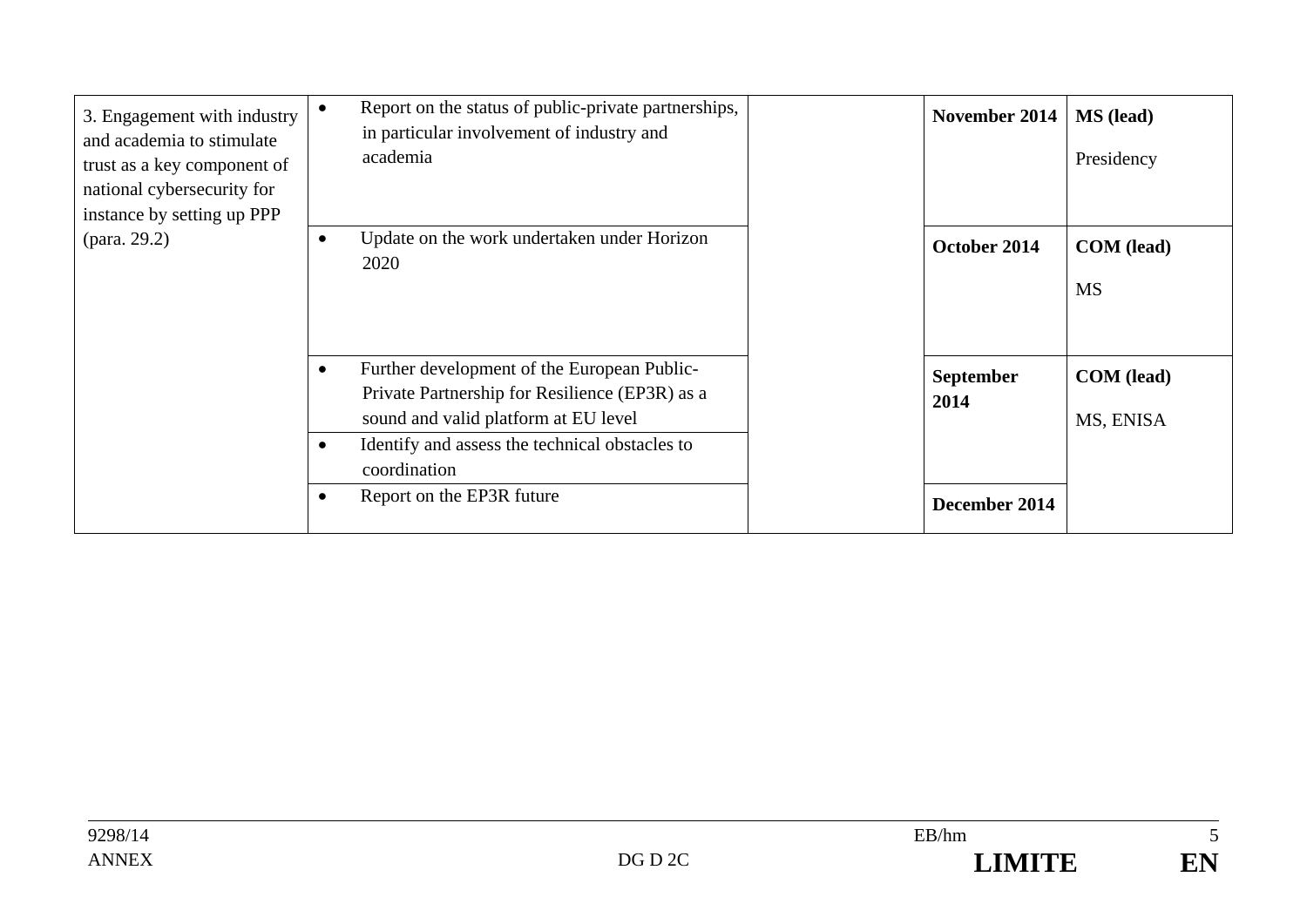| 4. Support awareness raising<br>on the nature of the threats<br>and the fundamentals of<br>good digital practices, at all<br>levels (para. $29.3$ ) | Organise a "Cybersecurity month"<br>$\bullet$<br>Report on outcome<br>$\bullet$                                                                                                         | <b>ENISA</b> invited<br>parties to express<br>interest in taking part                                                      | October 2014<br>December 2014<br>(on outcome)                          | ENISA, MS,<br>private sector<br>(joint lead)    |
|-----------------------------------------------------------------------------------------------------------------------------------------------------|-----------------------------------------------------------------------------------------------------------------------------------------------------------------------------------------|----------------------------------------------------------------------------------------------------------------------------|------------------------------------------------------------------------|-------------------------------------------------|
|                                                                                                                                                     | Organise a "Cybersecurity championship", where<br>$\bullet$<br>university students will compete in proposing NIS<br>solutions<br>Update on progress of preparation/outcome<br>$\bullet$ | ENISA is organising<br>a workshop to share<br>ideas on $29/4/14$                                                           | September<br>2014<br>(on preparation)<br>December 2014<br>(on outcome) | <b>COM, ENISA</b><br>(joint lead)               |
| 5. Foster pan-European<br>cybersecurity cooperation,<br>in particular by enhancing<br>pan-European cybersecurity<br>exercises (para. 29.5)          | Present suggestions how to take this issue forward<br>$\bullet$                                                                                                                         | <b>ENISA</b> is currently<br>planning with MS<br>and EFTA countries<br>3rd pan-European<br>Exercise - Cyber<br>Europe 2014 | December 2014                                                          | Presidency,<br><b>ENISA, MS (joint</b><br>lead) |
| 6. Cybersecurity issues in<br>light of on-going work on<br>the solidarity clause (para<br>29.8)                                                     | Report progress on the adoption of Council<br>$\bullet$<br>Decision on arrangements for the implementation<br>by the Union of the Solidarity Clause                                     | Last version (doc.<br>18145/3/13) will be<br>discussed in FoP<br><b>IPCR/SCI</b>                                           | <b>July 2014</b>                                                       | <b>Presidency (lead)</b><br><b>MS</b>           |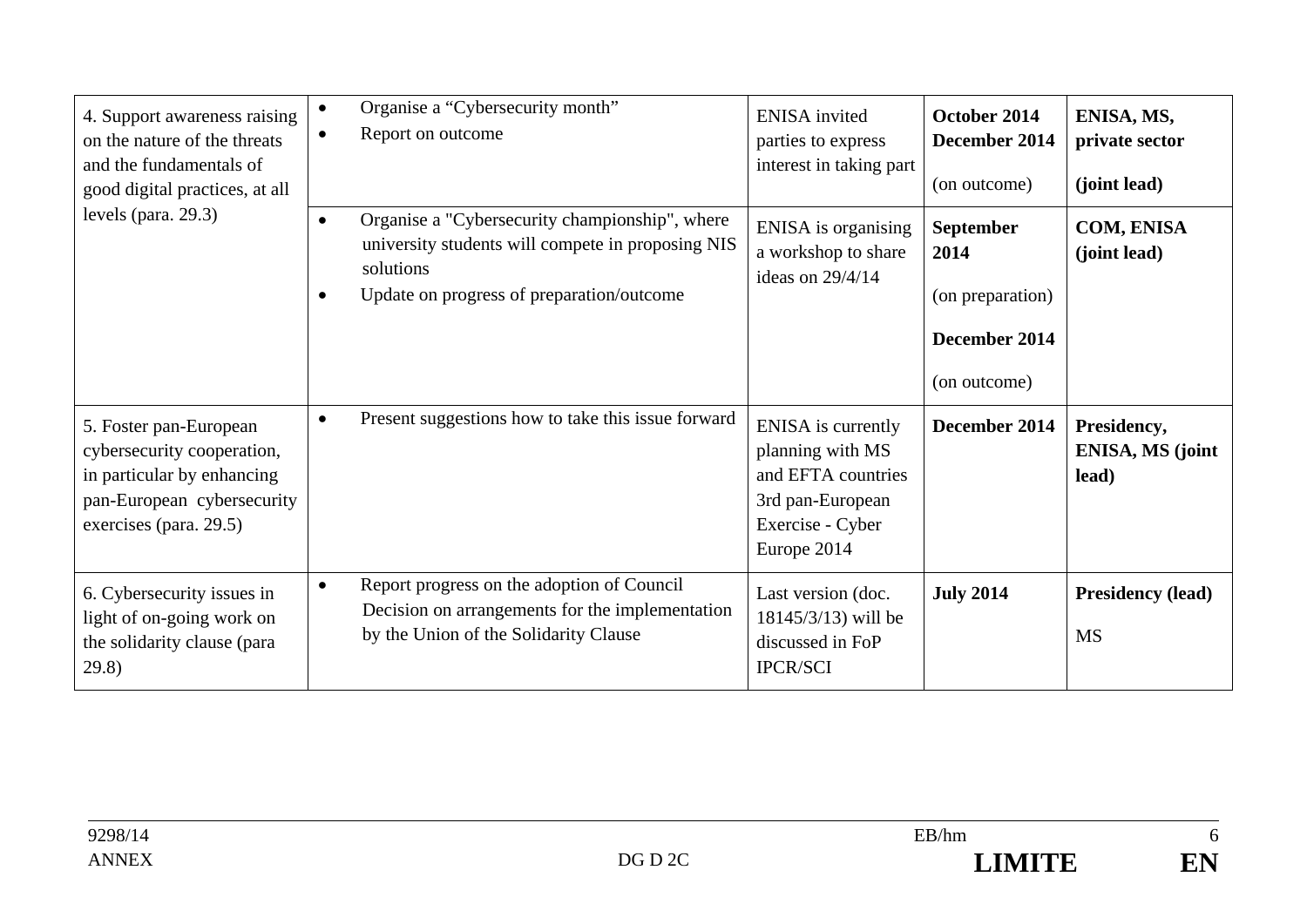| C. Cybercrime                                                                                                          |                                                                                                                                               |                                                                                      |                           |                                                                         |
|------------------------------------------------------------------------------------------------------------------------|-----------------------------------------------------------------------------------------------------------------------------------------------|--------------------------------------------------------------------------------------|---------------------------|-------------------------------------------------------------------------|
| 1. Use of EC3 as a means of<br>strengthening cooperation<br>between national agencies<br>within its mandate (para. 32) | Report progress on EC3 - MS cooperation, setting<br>$\bullet$<br>out areas that work well and those that may<br>require further consideration |                                                                                      | <b>January 2015</b>       | <b>Presidency (lead)</b><br>on the basis of<br>MS/EC3 input             |
| 2. Strengthen cooperation of<br>Europol (EC3) and Eurojust<br>with all relevant                                        | Align cybercrime policy approaches with best<br>$\bullet$<br>practice on the operational side                                                 | <b>EU Policy Cycle</b>                                                               | ongoing                   | <b>Presidency (lead)</b><br>Europol/EC3,                                |
| stakeholders (para. 33)                                                                                                | Identify obstacles to cooperation and means for<br>$\bullet$<br>their overcoming                                                              |                                                                                      | ongoing                   | Eurojust<br><b>COM</b>                                                  |
|                                                                                                                        | Report progress<br>$\bullet$                                                                                                                  |                                                                                      | October/<br>December 2014 |                                                                         |
| 3. Operational capability to<br>effectively respond to<br>cybercrime (Strategy)                                        | Update progress on development of adequate<br>$\bullet$<br>digital forensic tools and technologies in view of<br>evolving cybercrime          | Info will be obtained<br>in the framework of<br>the 7th evaluation<br>round (GENVAL) | <b>July 2015</b>          | <b>COM</b> (lead)<br>Europol/EC3                                        |
| 4. Swift ratification of the<br><b>Budapest Convention on</b><br>Cyber Crime by all MS<br>(para. 34)                   | Work towards full ratification of the Budapest<br>$\bullet$<br>Convention                                                                     |                                                                                      | December 2014             | MS (lead)<br>Presidency based                                           |
|                                                                                                                        | Report on Budapest Convention ratification status<br>$\bullet$                                                                                |                                                                                      | December 2014             | on input from MS<br>unable to fulfil the<br>ratification by end<br>2014 |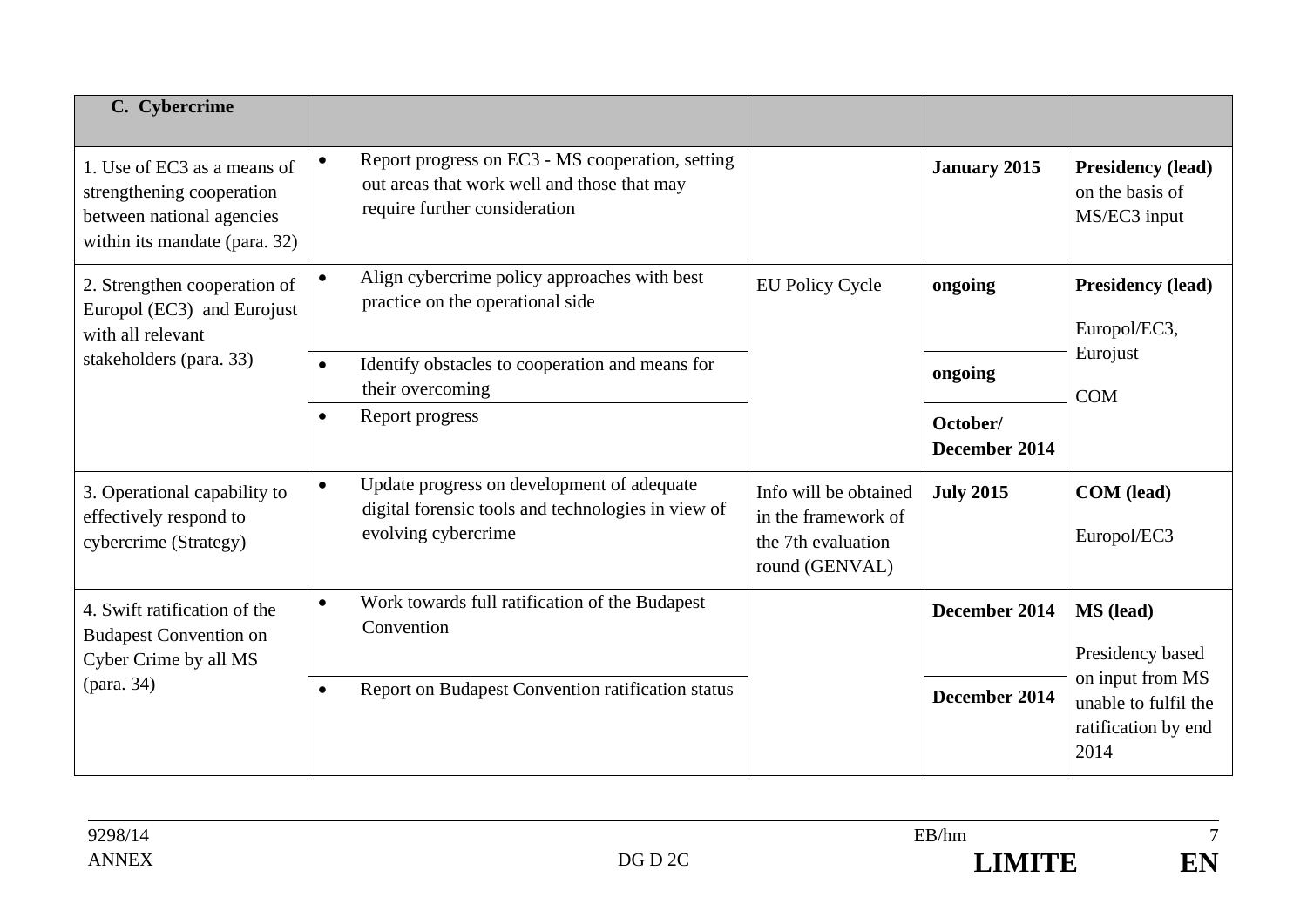| 5. Support training and up-<br>skilling of MS whose<br>governments and law<br>enforcement authorities need                                                                              | Draw up a priority list of areas which require<br>$\bullet$<br>further training or up-skilling<br>Plan implementation and report on progress                                                                                                                       |                                                                                                                        | <b>July 2014</b><br>December 2014 | <b>COM</b> (lead)<br>Europol/EC3,<br>CEPOL, ENISA |
|-----------------------------------------------------------------------------------------------------------------------------------------------------------------------------------------|--------------------------------------------------------------------------------------------------------------------------------------------------------------------------------------------------------------------------------------------------------------------|------------------------------------------------------------------------------------------------------------------------|-----------------------------------|---------------------------------------------------|
| to build cyber capabilities to<br>combat cybercrime (para.35)                                                                                                                           | Update on the progress of the 7th evaluation round<br>$\bullet$                                                                                                                                                                                                    | <b>GENVAL</b>                                                                                                          | <b>July 2015</b>                  | <b>Presidency (lead)</b><br><b>MS</b>             |
| 6. Use the Instrument for<br>Stability (IfS) to develop the<br>fight against cybercrime<br>$()$ in third countries from<br>where cybercriminal<br>organisations operate (para.<br>36.3) | Present initial suggestions on the possible use of<br>$\bullet$<br>EU funding instruments, including for actions in<br>third countries e.g. for capacity building, assisting<br>LEA to address cyber threats, creation of policies,<br>strategies and institutions | Cyber capacity<br>building pilot<br>projects have started<br>within the IfS,<br>further funding<br>available from 2015 | October 2014                      | COM, EEAS<br>(joint lead)<br>MS, private sector   |
| 7. Need for strong and<br>effective legislation to tackle<br>cybercrime (Strategy)                                                                                                      | Update on transposition and implementation status<br>$\bullet$<br>of Directive 2013/40/EU on Attacks Against<br><b>Information Systems</b>                                                                                                                         |                                                                                                                        | October 2014                      | <b>COM</b> (Contact<br>Committee) (lead)          |
|                                                                                                                                                                                         | Update on the assessment of the MS national laws<br>$\bullet$<br>compliance with Directive 2011/93/EU on<br>combating the sexual abuse and sexual<br>exploitation of children and child pornography                                                                |                                                                                                                        | October 2014                      | <b>COM</b> (lead)                                 |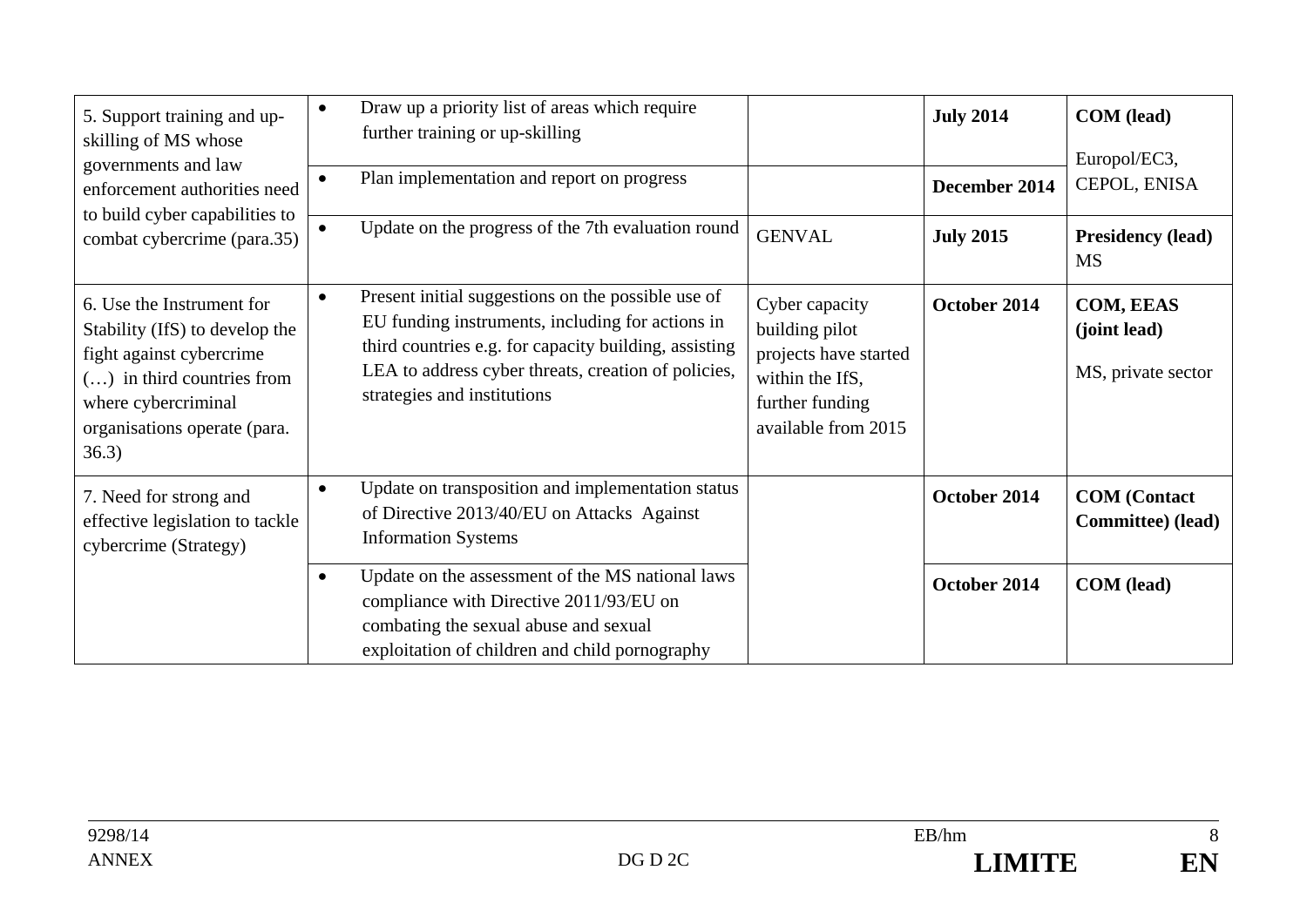| D. CSDP                                                                                                                         |                                                                                                                                                                |                                                                           |               |                               |
|---------------------------------------------------------------------------------------------------------------------------------|----------------------------------------------------------------------------------------------------------------------------------------------------------------|---------------------------------------------------------------------------|---------------|-------------------------------|
| 1. Develop a cyber defence<br>framework                                                                                         | Assess EU cyber defence operational requirements                                                                                                               |                                                                           | October 2014  | <b>EEAS</b> (lead)            |
|                                                                                                                                 |                                                                                                                                                                |                                                                           |               | MS, EDA                       |
|                                                                                                                                 | Develop EU Cyber Defence Policy Framework                                                                                                                      | European Council<br>Conclusion on 19-20<br>December 2013<br>(EUCO 217/13) | December 2014 | <b>EEAS</b> (lead)<br>MS, EDA |
| 2. Enhance MS's cyber<br>defence capabilities                                                                                   | Propose how to move this forward including through<br>$\bullet$<br>use of European Security and Defence College and<br>the EDA Cyber Defence Roadmap           |                                                                           |               | EDA (lead)<br><b>MS</b>       |
| 3. Develop cyberdefence<br>capability concentrated on<br>detection, response and                                                | Ensure projects are devoted to the protection of<br>$\bullet$<br>information networks and infrastructure in support<br>of CSDP operations/missions             |                                                                           |               | <b>EDA</b> (lead)<br>EEAS, MS |
| recovery from sophisticated<br>cyber threats (Strategy)                                                                         | Update on progress of project development<br>$\bullet$                                                                                                         |                                                                           |               | <b>EDA</b>                    |
| 4. Using the existing<br>mechanisms for pooling and<br>sharing and utilising<br>synergies with wider EU<br>policies (para.37.3) | Promote dialogue and coordination between civilian<br>$\bullet$<br>and military actors in the EU with particular<br>emphasis on the exchange of best practices |                                                                           |               | EDA (lead)<br><b>MS</b>       |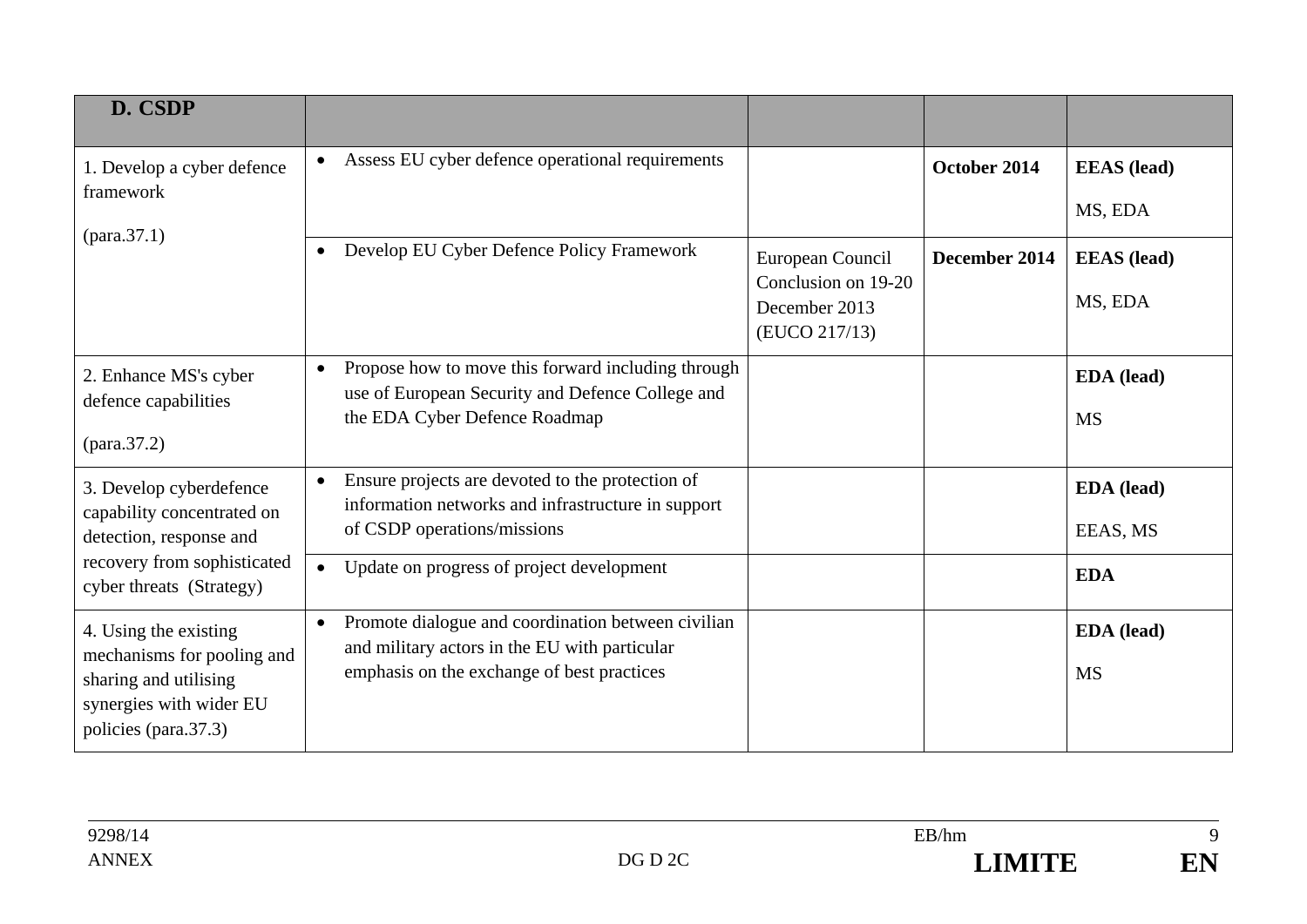| 5. Develop secure and<br>resilient technologies for<br>cyber defence and to<br>strengthen cyber security | Develop secure and resilient technologies for cyber<br>$\bullet$<br>defence                                          |                                                                                                                                                            | EDA (lead)<br>COM, MS, Private<br>Sector     |
|----------------------------------------------------------------------------------------------------------|----------------------------------------------------------------------------------------------------------------------|------------------------------------------------------------------------------------------------------------------------------------------------------------|----------------------------------------------|
| aspects in EDA research<br>projects (para.37.4)                                                          | Strengthen research projects<br>$\bullet$                                                                            |                                                                                                                                                            | MS, EDA                                      |
| 6. New cyber threats                                                                                     | Review, update and test early warning systems<br>$\bullet$                                                           |                                                                                                                                                            | EDA (lead)<br>MS, ENISA, COM,<br>Europol/EC3 |
| 7. EU-NATO cooperation<br>on cyber defence                                                               | Identify priorities for continued EU-NATO cyber<br>$\bullet$<br>defence cooperation                                  | EU-NATO informal<br>staff to staff<br>cybersecurity<br>regular meetings<br>since 2010. Common                                                              | <b>EDA</b> (lead)<br><b>COM</b>              |
|                                                                                                          | Reciprocal participation in cyber defence exercises<br>$\bullet$<br>and training: identify concrete dates and events | areas for further<br>cooperation: need to<br>raise cyber security<br>awareness, training<br>& capability<br>development in<br>terms of cyber<br>resilience | EDA (lead)<br><b>COM</b>                     |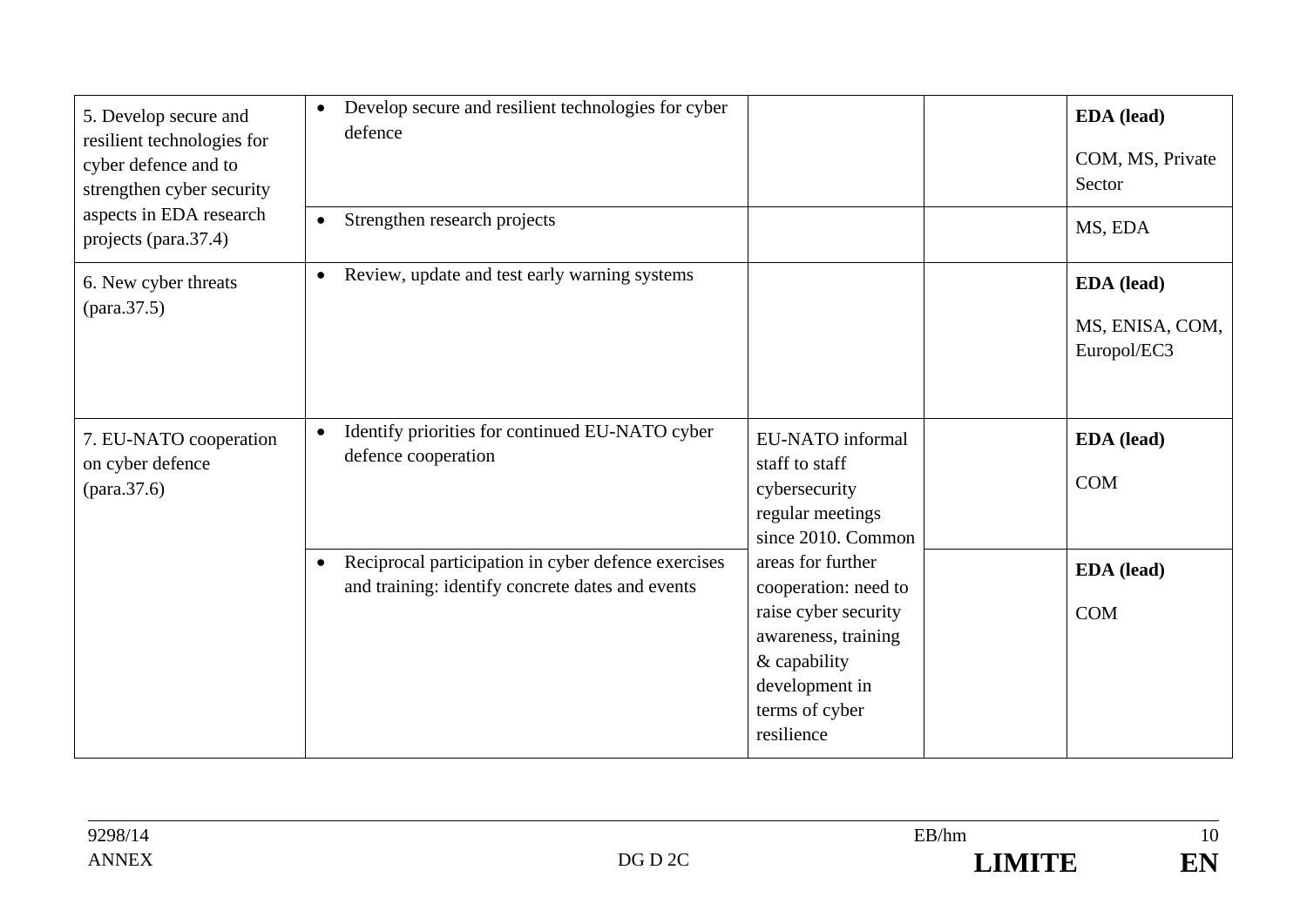| E. Industry and<br>$\textbf{Technology}^2$                                                                                                                                                                |                                                                                                                                                                                                         |                                                                                                                                        |                   |                                                               |
|-----------------------------------------------------------------------------------------------------------------------------------------------------------------------------------------------------------|---------------------------------------------------------------------------------------------------------------------------------------------------------------------------------------------------------|----------------------------------------------------------------------------------------------------------------------------------------|-------------------|---------------------------------------------------------------|
| 1. Necessity for Europe to<br>further develop its industrial<br>and technological resources<br>to achieve an adequate level<br>of diversity and trust within<br>its networks and ICT<br>systems (para.38) | Identify emerging trends and needs in view of<br>$\bullet$<br>evolving cybercrime and cybersecurity patterns so<br>as to develop adequate digital forensic tools and<br>technologies                    | Work is on-going in<br>the NIS Platform<br>including to develop<br>a strategic research<br>agenda to contribute                        | <b>March 2015</b> | Europol (lead)<br><b>ENISA</b>                                |
|                                                                                                                                                                                                           | Identify specific strategic technological challenges<br>$\bullet$<br>for the future and support the capacity building to<br>meet these challenges, via innovation, R&D<br>and standardisation           | to identifying future<br>cyber security tools<br>and technologies.<br>Any additional work<br>needs to take this<br>into consideration. | <b>March 2015</b> | MS (lead)<br>Private sector,<br>COM, ENISA,<br><b>EU-LISA</b> |
|                                                                                                                                                                                                           | Identify actions to be financed under the Horizon<br>$\bullet$<br>2020 Framework Programme                                                                                                              | <b>NIS Platform</b><br>research landscape                                                                                              | December 2014     | <b>MS</b> (lead)                                              |
|                                                                                                                                                                                                           | Support the development of strategic sectors for the<br>$\bullet$<br>Union such as telecommunications equipment<br>industry, trustworthy European-based cloud<br>computing infrastructures and services |                                                                                                                                        |                   | MS, COM (joint<br>lead)                                       |
|                                                                                                                                                                                                           | Strengthen the efforts at a European level as regards<br>$\bullet$<br>R&D support and innovation                                                                                                        |                                                                                                                                        |                   | <b>COM</b> (lead)<br>ENISA, Private<br>sector                 |

**<sup>2</sup>** This part has been fully aligned with doc. 5495/3/14 REV3 which is expected to be agreed by FoP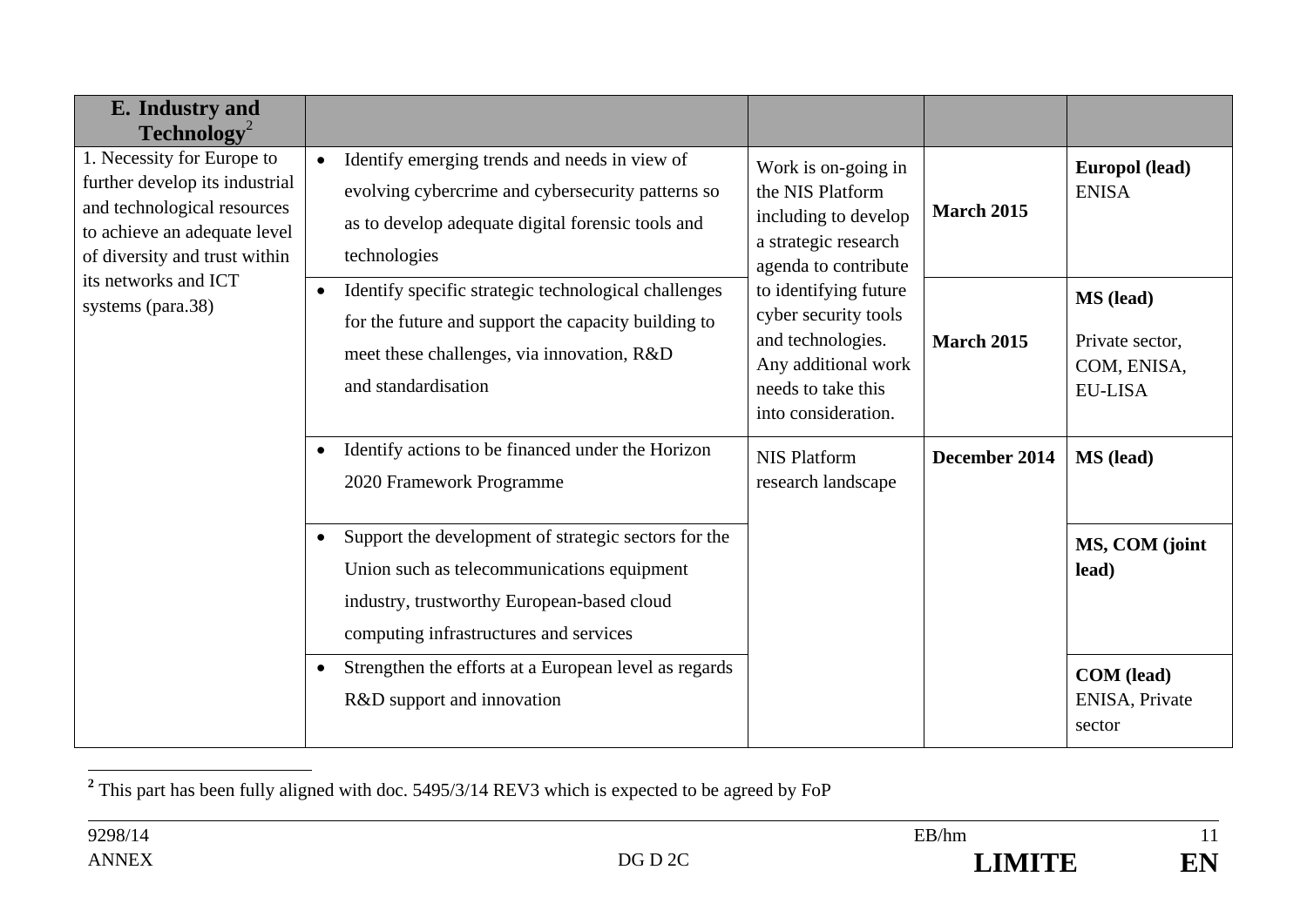| Enhance synergies between "ICT programming" and          |                                   | <b>COM</b> (lead)     |
|----------------------------------------------------------|-----------------------------------|-----------------------|
| "Societal and security challenge" of the Horizon         |                                   |                       |
| 2020 Framework Programme                                 |                                   | MS, ENISA             |
| • Optimize synergies between Horizon 2020,               |                                   | COM, MS (joint        |
| COSME, the Connecting Europe Facility and                |                                   | lead)                 |
| European Structural and Investment Funds (ESIF)          |                                   |                       |
| for the benefit of the European cyber industry as        |                                   |                       |
| well as for promotion of investment in innovation,       |                                   |                       |
| research and technology transfer                         |                                   |                       |
| • Develop safeguards that hardware/software              | Work ongoing e.g.                 | <b>Private Sector</b> |
| produced both in EU/3rd countries, as well as the        | Technical                         | (lead)                |
| relevant processes and corresponding infrastructure,     | Specifications for                |                       |
| meet necessary levels of security, assurance and         | Interoperability<br>standards for |                       |
| protection of personal data                              | software.                         |                       |
| Analyse the necessity and the impact of the<br>$\bullet$ |                                   | MS (lead)             |
| establishment and promotion of an EU-wide                |                                   |                       |
| certification scheme on the basis of, and compatible     |                                   |                       |
| with, relevant, existing international ones              |                                   |                       |
| • Work for the further development of globally           |                                   | MS (lead)             |
| interoperable standards and to promote that they are     |                                   |                       |
| widely used by industry                                  |                                   | Private sector        |
|                                                          |                                   |                       |

12 EN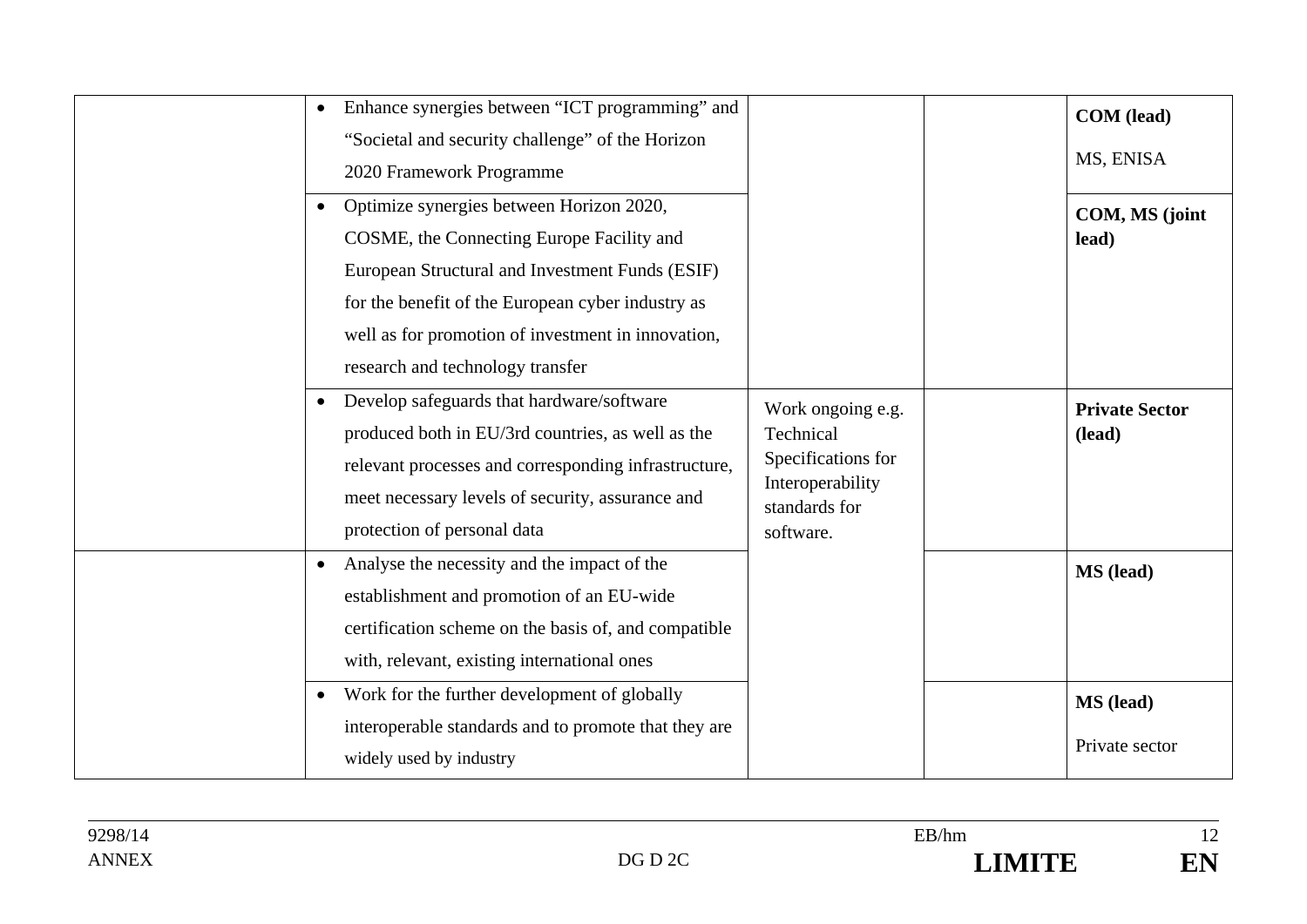| 2. Development of public-<br>private partnerships, as a<br>relevant instrument to<br>enhancing cybersecurity<br>capabilities (para. 40). | Build a network of national digital coordinators on<br>the basis of existing networks                                                                                                                                                                                                                                                 | This work is already<br>underway, in part<br>within the NIS<br>Platform. | Presidency, COM,<br><b>MS</b> (joint lead) |
|------------------------------------------------------------------------------------------------------------------------------------------|---------------------------------------------------------------------------------------------------------------------------------------------------------------------------------------------------------------------------------------------------------------------------------------------------------------------------------------|--------------------------------------------------------------------------|--------------------------------------------|
|                                                                                                                                          | Promote the strengthening of synergies between<br>European companies, including SMEs to identify a<br>way to improve info sharing and working together in<br>answer to common strategic technological                                                                                                                                 |                                                                          | MS (lead)<br><b>COM</b>                    |
|                                                                                                                                          | challenges<br>Promote early involvement of industry and academia<br>$\bullet$<br>in development and coordination of cybersecurity<br>solutions through making the most of Europe's<br>Industrial Base and associated R&D technological<br>innovations in coordination with research agendas of<br>civilian and military organisations |                                                                          | <b>MS</b> (lead)                           |
|                                                                                                                                          | Promote tailored university and vocational trainings<br>$\bullet$<br>in order to develop ICT and cybersecurity expertise<br>and explore the ways how to employ it for the<br>benefit of the European market                                                                                                                           |                                                                          | MS (lead)<br><b>ENISA</b>                  |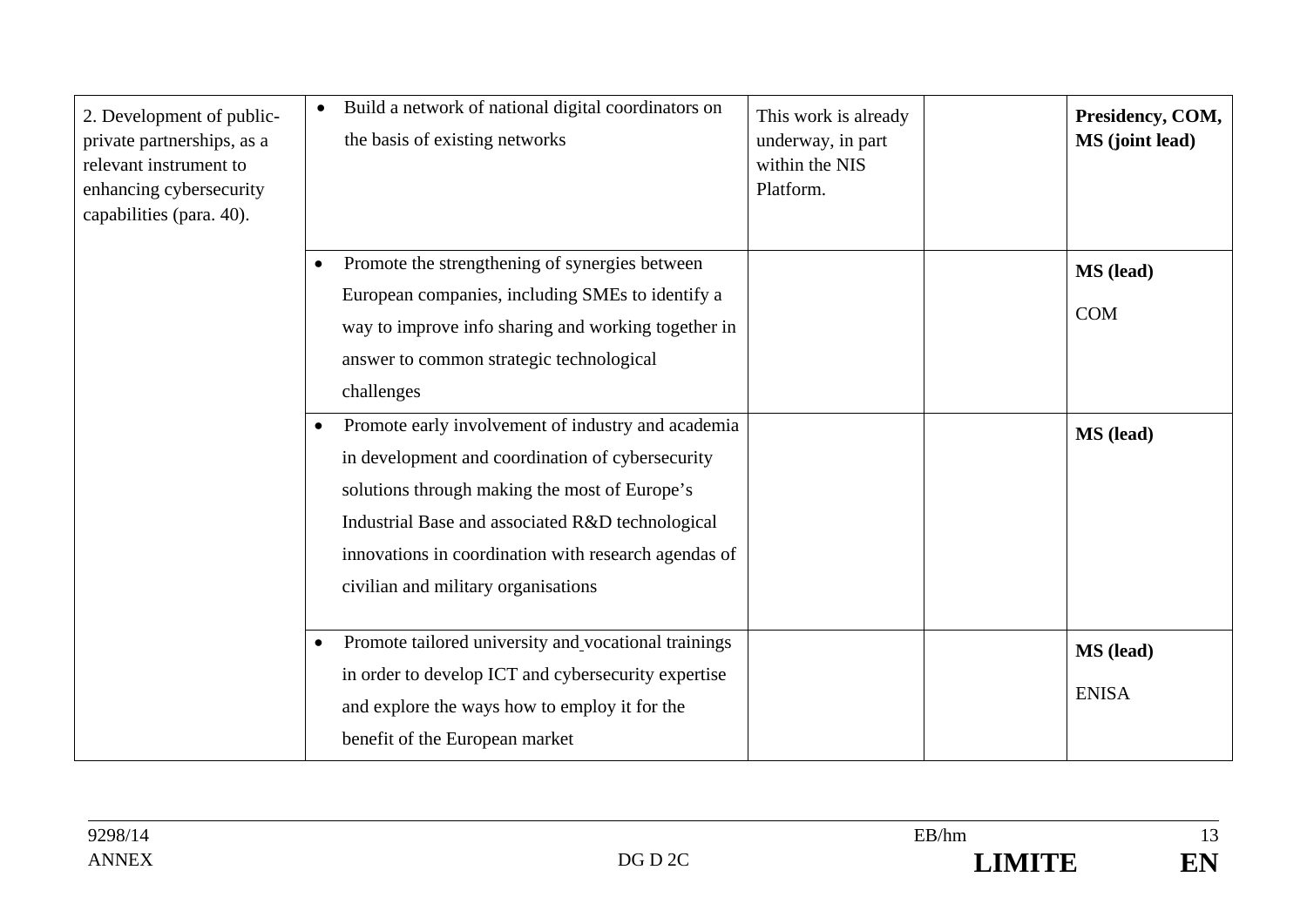| <b>F.</b> International<br><b>Cyberspace</b><br>Cooperation                                                                                                                                                                                                                       |                                                                                                                                                                                   |                                                                                                                                           |                  |                           |
|-----------------------------------------------------------------------------------------------------------------------------------------------------------------------------------------------------------------------------------------------------------------------------------|-----------------------------------------------------------------------------------------------------------------------------------------------------------------------------------|-------------------------------------------------------------------------------------------------------------------------------------------|------------------|---------------------------|
| 1. Improving coordination<br>of global cyber issues and<br>mainstreaming<br>cybersecurity including<br>confidence and transparency<br>building measures into the<br>overall framework for<br>conducting relations with<br>third countries and with<br>international organisations | Monitor the implementation of the first set of CBMs<br>$\bullet$<br>at the OSCE and development of second set of<br><b>CBMs</b>                                                   | <b>OSCE</b> Permanent<br><b>Council Decision</b><br>1106/3.12 2013 set<br>CBM to reduce risks<br>of conflict stemming<br>from the ICT use |                  | MS (lead)                 |
|                                                                                                                                                                                                                                                                                   | Hold a follow up Conference of "London process"<br>$\bullet$                                                                                                                      | To be held in NL                                                                                                                          | Spring 2015      | MS (NL)                   |
| 2. Budapest Convention as a<br>model for drafting national<br>cyber crime legislation<br>$(\text{para}.44.1.a)$                                                                                                                                                                   | Ensure that Budapest Convention is consistently<br>$\bullet$<br>presented as the instrument of choice and a model<br>for national cyber crime legislation in all relevant<br>fora |                                                                                                                                           |                  | COM (lead)<br><b>EEAS</b> |
| 3. Develop common EU<br>messages on cyberspace<br>issues (para. $44.2$ )                                                                                                                                                                                                          | Develop messages by seeking MS' cyber policy<br>$\bullet$<br>expertise and experience from bilateral<br>engagements and cooperation                                               |                                                                                                                                           |                  | COM (lead)<br>EEAS, MS    |
|                                                                                                                                                                                                                                                                                   | Council conclusions on Cyber diplomacy<br>$\bullet$                                                                                                                               | To be based on the<br>EEAS paper                                                                                                          | <b>June 2014</b> |                           |

14 EN